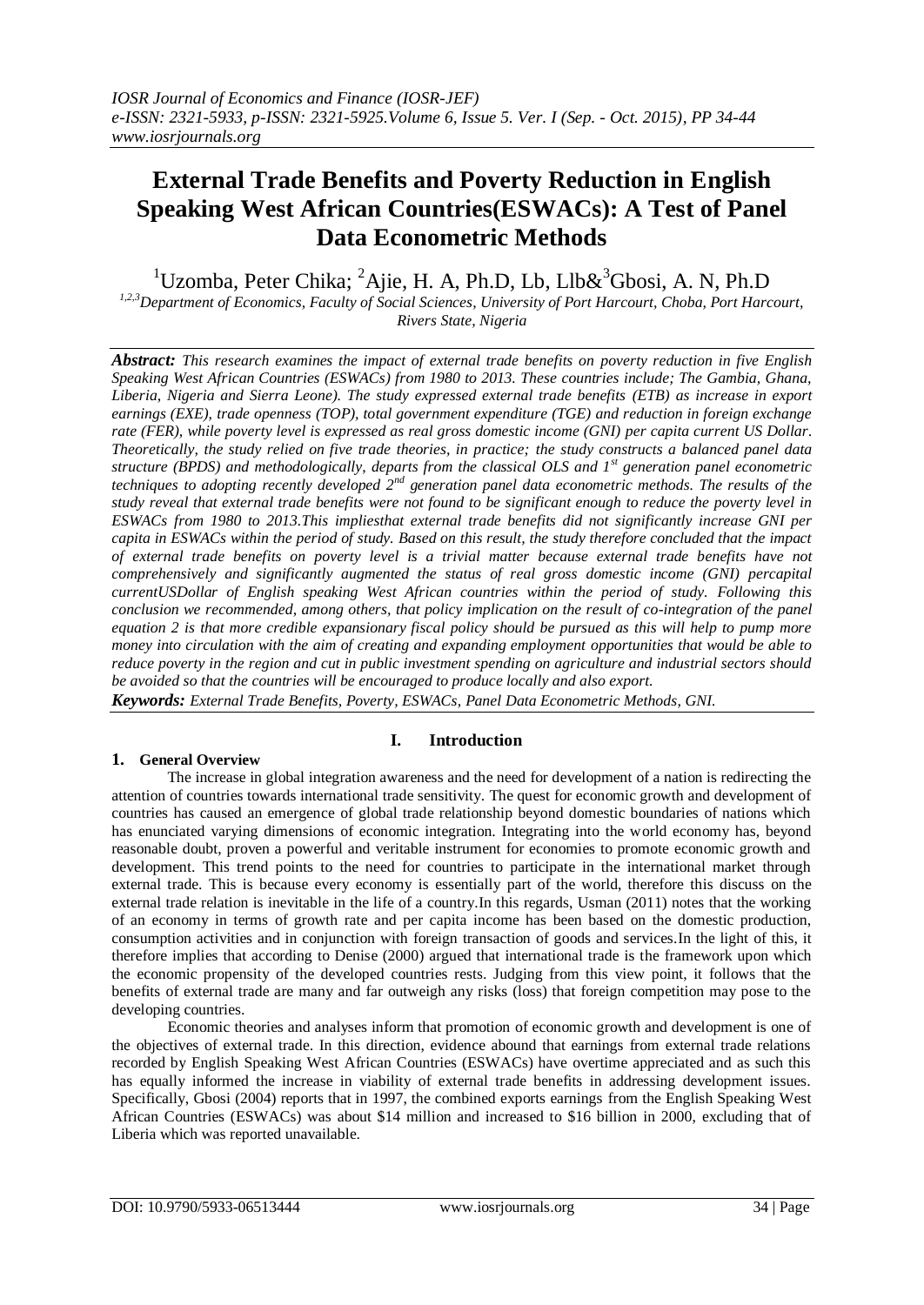Further, the aggregate export earnings for ESWACs in 2011 was \$92.866 billion, this also increased to \$98.598 billion in 2012 and maintained an increasing trend up to 2013 to the tune of \$101.533 billion. This increase in export earnings of these countries boosted the general government revenue as a percentage of GDP by 26%, 27% and 29% in 2011, 2012 and 2013 respectively. As part of governments' efforts in addressing development issues in ESWACs, the general total real government expenditure as percentage of GDP increased by 27.34%, 38.38% and 47.46% within the same three years respectively (Gbosi, 2011; and WAIFEM, 2014). Through economic activities, this increase in external trade benefits resulted in the expansion of markets with increase in GDP growth to the tune of 6.34%, 6.40% and 7.6% from 2011 to 2013 respectively, thereby suggesting higher degree of trade or economic openness within the same period.

Despite this significant increase in the economic benefits accrued from external trade relations in terms of increase in export earnings, real government expenditure, and trade openness, the ESWACs still experience all the trappings of underdevelopment. It is evidenced that external trade benefits have recorded significant increase, however the trappings of underdevelopment in terms of increase in poverty level still persists. It is against this backdrop that this study aims at investigating the impact of external trade benefits (measured in terms of export earnings, trade openness, export propensity, real government expenditure and foreign exchange rate) on poverty level in English Speaking West African Countries (ESWACs) from 1980 to 2013. Based on this, the study hypothesized that external trade benefits have not significantly reduced poverty level in ESWACs. The report of this study is documented in five sections. Section one centred on the introductory part, section two reviewed of related literature on the bases of theoretical and empirical review. Methodological issues were addressed in section three, section four considered data results presentation and analysis of results and lastly section five of the study gives the concluding remarks.

## **II. Theoretical Framework and Empirical Literature**

This study anchored on certain trade theories, which include the mercantilist trade theory, the absolute cost advantage trade theory, comparative advantage trade theory, the productivity theory of trade and the ventfor-surplus theory. These theories maintained thee earlier idea on foreign trade is to earn foreign earnings that would boost the revenue frontier of a trading country and using such earnings thought government expenditure to pursue the welfare of the nation. According to the theories as noted by Usman, the most important way for a nation to become rich and powerful is to export more than its import, so as to be able to improve on the status of the welfare (poverty reduction) of its nation. Having seen exports as one of the ways to increase a nation's wealth, mercantilism therefore did not favour free trade. The reason is that in their Mercantilist tenet the word wealth was fixed. Therefore, a nation's gain from trade was at the expense of its trading partners and for the improvement of the economic status of the nation by addressing the poverty question. This arouse the interest of Usman (2011) to note that despite the criticism faced by the foundation of external trade is still alive today, because new trade theories now emphasized employment rather than holding some gold. Hence, the theory also postulates that exports are beneficial as jobs are provided domestically and imports are considered bad as jobs are taken away and transferred to the foreign workers.

Mustafa as documents in Zahoor, *et al* (2012) assessed the implication of globalization for poverty and agriculture in Pakistan. He suggested that there is adverse impact of globalization on agriculture and poverty. Hadass and Williamson (2003) reported that the empirical evidence between economic growths, terms of trade and export over the period 1870 – 1940. The report revealed strong disassociation among economic growth, terms of trade and exports. Further, Sheikh and Rahpoto (2009) analyzed the gains of Pak-India trade and probable economic cost in exporting a variety of consumable commodities like dates, leather cotton made garments in two scenarios. They found an appraisal of the implications of SAFTA which allow competitiveness, attain specialization and diversify their export. It was suggested that under the combine policy reform of the SAFTA Pakistan would experience the maximum welfare gain.

Baldacci, Guin-Siu, and De Mello (2003) uses a covariance structure model for 94 developing countries for the period 1996 to 1998 to evaluate the effectiveness of government expenditure on education. The results of the study signify that public spending on education alone does not improve social outcomes and adult illiteracy and gender inequality worsen social outcomes. They suggest the removal of these unfavourable social conditions in addition to public spending to accelerate human development. In a similar vein, de Mello and Pisu (2009) estimate the social production function for 5,591 Brazilian municipalities with the use of structural equation models with latent variables. While the results point out that government spending affects education positively, they find that income is the central determinant of education's product. The findings also reveal that empirical analysis should not focus solely on public expenditure on education but should include spending on non-education programmes as they are pertinent to educational outcomes.

Orji (2012) studied the dynamics of African trade in historical perspective. His study traces the evolution and potentialities of African trade spanning various stages ranging from crude barter of the communal epoch, the undercurrents of the Trans-Saharan and Trans-Atlantic slave trades and legitimate commerce cum the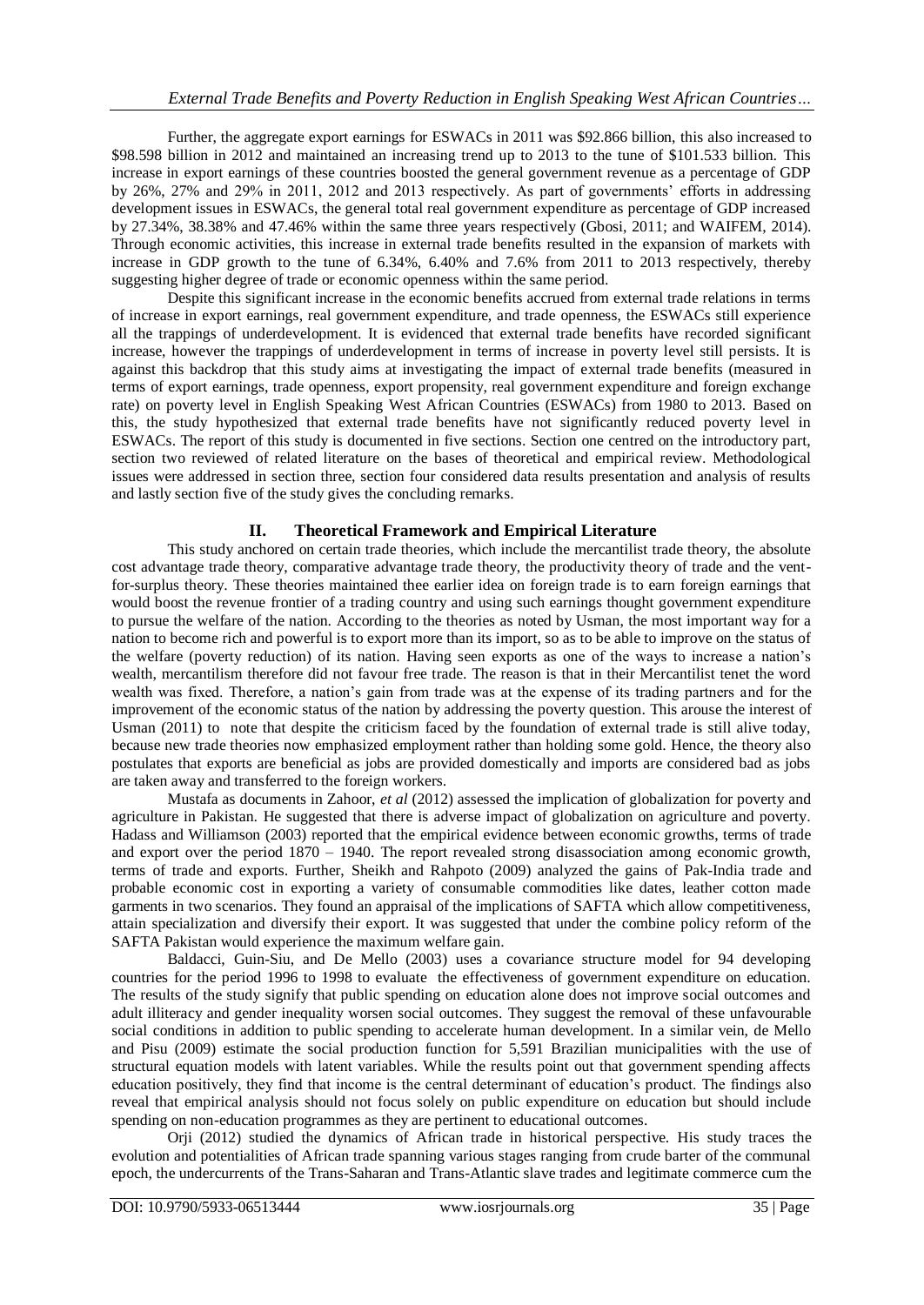economic underpinnings of colonial and neo-colonial distributive exchange obvious implications for surplus production, market economy, inter-group relations, class formation and provides a bulwark for erstwhile Eurocentric ideas that portrayed African indigenous economies as banal and barely subsistent. The nexus between external trade and the integration of Africa into the world capitalist system on the one hand and creation of dependency and underdevelopment will be delineated.

## **III. Analytical Framework**

#### **Model Specification**

Onuchuku and Adoghor (1999) have it that in econometric studies, economic theory should come first in a form of functional relationship. This is because the hypothesis to be modelled or to be tested is about economic behaviours. Therefore, the effort here is to explain as much as possible about the process underlying our panel data. Our concern was to specify the models with which economic phenomenon was be explored empirically. In this regards, Koutsoyiannis (1977) posits that model specification involves the determination of the dependent and explanatory variables which included in the model; a priori or theoretical expectations about the signs and the size of the parameters of the function.

The a priori definition informed the basis for evaluating the result of this study and the mathematical form of the models. The models were built for each dependent variable in a panel data analytical technique using aggregated data. Based on this, we proceeded to specify the functional relationship of the panel data regression as follows using pool data technique. Hence, panel data regression models are specified in a functional relationship as follows:

 $POL = f(EXE, TOP, TGE, FER)$ (3.1)

From the above functional (true or population) models or relationship between the dependent and explanatory variables, the mathematical form of the models are formalized as follows:

$$
POLit = w0+w1lnEXEit + w2lnTOPit + w3lnTGEit + w4FERit + Uit
$$
\n(3.2)

In equations 3.1,

 $i = 1, 2, 3, 4, 5$  (The five English speaking West African countries – The Gambia (code 1), Ghana (code 2), Liberia (code 3), Nigeria (code 4) and Sierra Leone (code 5).

t = 1, 2, 3, 4, 5 … . 34 = 170 (5 x 34) observations Where:

Subscript i (ith subject) and t denote the cross section of the five countries and time period for the variables (34 years) respectively. This therefore suggests that the data will be pooled together to produce total observation of 170, with constant regression coefficient for all the five countries. Where:

- POL = Poverty Level (expressed as Gross National Income per capita current US Dollar)
- EXE = Export Earnings
- TOP = Degree of Trade Openness
- TGE = Total Government Expenditure
- FER = Foreign Exchange Rate (expressed as official exchange rate)
- U = Stochastic Term. This is with the assumption of constant and variable are normally distributed. The error

term is assumed to be different over time and countries.

**Note that:** the estimation of panel data regression models is founded on the assumptions that the intercept and slope coefficients are constant across time and space and the error term captures differences over time and countries; the slope coefficient are constant but the intercept varies over countries; the slope coefficients are constant but the intercept varies over countries and time; and all coefficients vary over countries (Gujarati and Sangeetha, 2007).

### **Apriori Expectation**

Economic trade theories suggest that external trade benefits are an engine of economic growth and propeller of development. Thus, as poverty level is regarded as a development indicator, it is therefore, expected that the external trade benefits proxied by export earnings, trade openness, export propensity, real government expenditure and foreign exchange rate should be negatively related to poverty level by way of improving the status of GNI per capita US Dollars of the citizenry in ESWACs.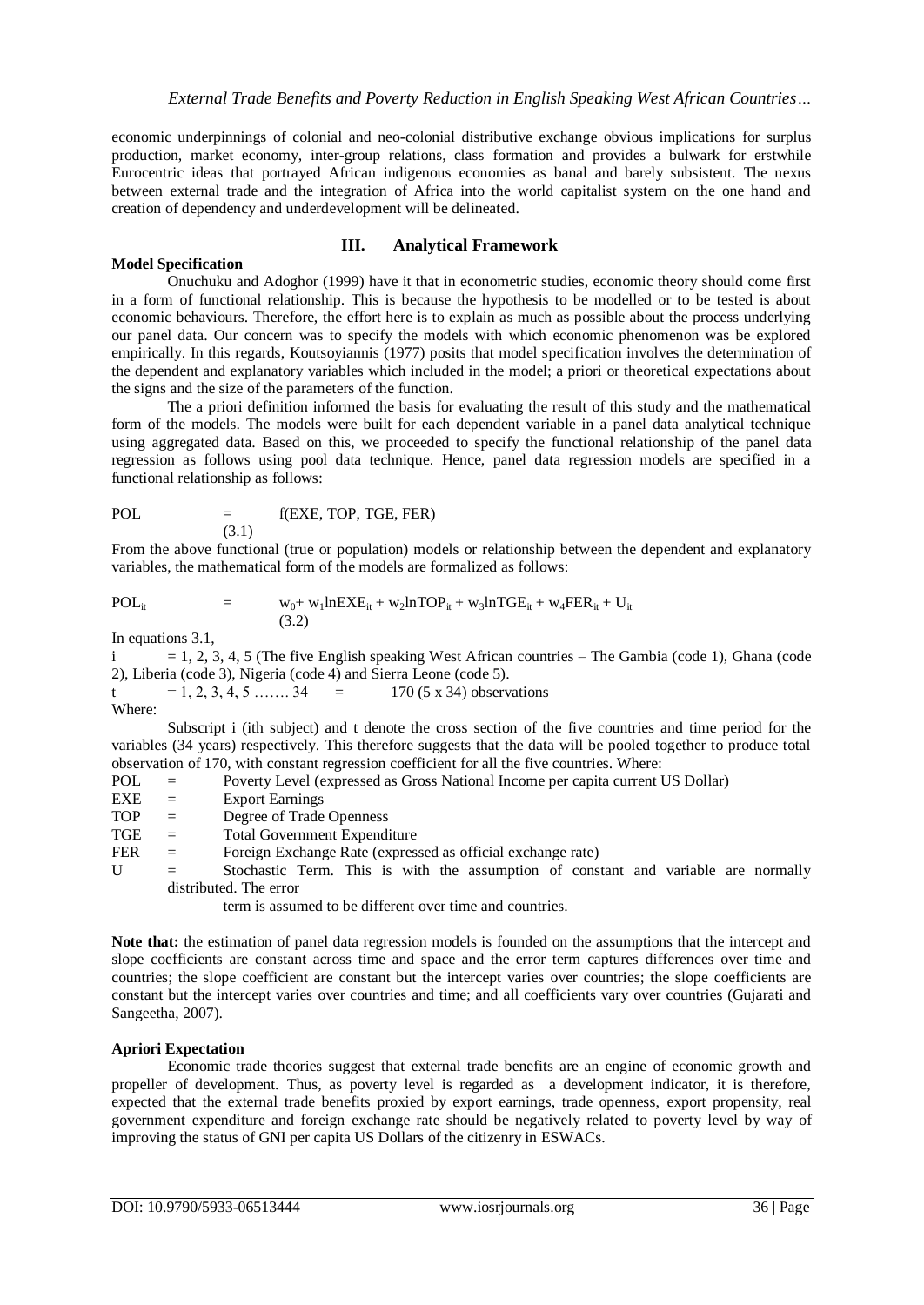#### **Methods of Data Analysis**

After structuring the data in panels using pool data technique, we adopted an up-to-date method known as 2<sup>nd</sup> Generation Panel Data Econometric using CIPS Unit Root Test, ECM Panel Co-integration, Pedorni Dynamic Ordinary Least Square (PDOLS) and Fully Modified Ordinary Least Square (FMOLS), Common Correlation Effects Mean Group (CCEMG), Augmented Mean Group (AMG), Average Correlation Coefficient (ACC) estimators as proposed by Pedroni (2007), Westerlund (2004) and Pesaran (2006). Before these main tests, descriptive and correlation matrix statistical test was conducted and the result were reported before the results of the main tests.

Given the evidence of panel co-integration, the long-run relationships among POL, EXE, TOP, TGE and FER, we applied the Westerlund (2007) estimator by expressing the ECM equation thus:



### **IV. Data Presentation and Analysis**

**Figure 4.1:** BalancePanel Data Structure (BPDS) Plot of Poverty Level (POL – expressed in GNI per capita) in ESWACs, 1980 to 2013

Figure 4.1 shows the graphical trend analysis of balanced panel data structure of export earnings from the five (5) English speaking West African countries (ESWACs) from 1980 to 2013. From the five ESWACs, there are five codes that represent them in the structure. Codes 1 – 5 represent, alphabetically, Gambia, Ghana, Liberia, Nigeria and Sierra Leone. The figure shows that the panel data are structured in four averages. Specifically, in Gambia (code 1), the highest poverty level (expressed in GNI per capita) was \$750 representing -2.67% rate of change in 1993 and 1996 while the lowest poverty level (expressed in GNI per capita) was \$230 in 1986 respectively. In Ghana (code 2), the highest poverty level (expressed in GNI per capita) was \$1760 representing -70.45% rate of change in 2013 and the lowest poverty level (expressed in GNI per capita) was \$280 representing 14.29% in 2002 rate of change respectively.

In Liberia (code 3), the highest poverty level (expressed in GNI per capita) was \$520 representing 0.00% rate of change in 1980 and the lowest poverty level (expressed in GNI per capita) was \$1760 representing was \$80 representing 12.50% rate of change in 2003 respectively. Nigeria (code 4) had the highest poverty level (expressed in GNI per capita) of \$2760 representing as 23.9 in 2013 while the lowest poverty level (expressed in GNI per capita) was \$170 representing was 3.2% in 1994 and 1995 representing -85.87% and 0.00% and 35.29% respectively. In Sierra Leone (code 5), the highest poverty level (expressed in GNI per capita) was \$680 representing 4.8% in 2013 whereas the lowest poverty level (expressed in GNI per capita) was \$1760 representing was \$160 in 2001 representing not available (NA) and 37.50% respectively.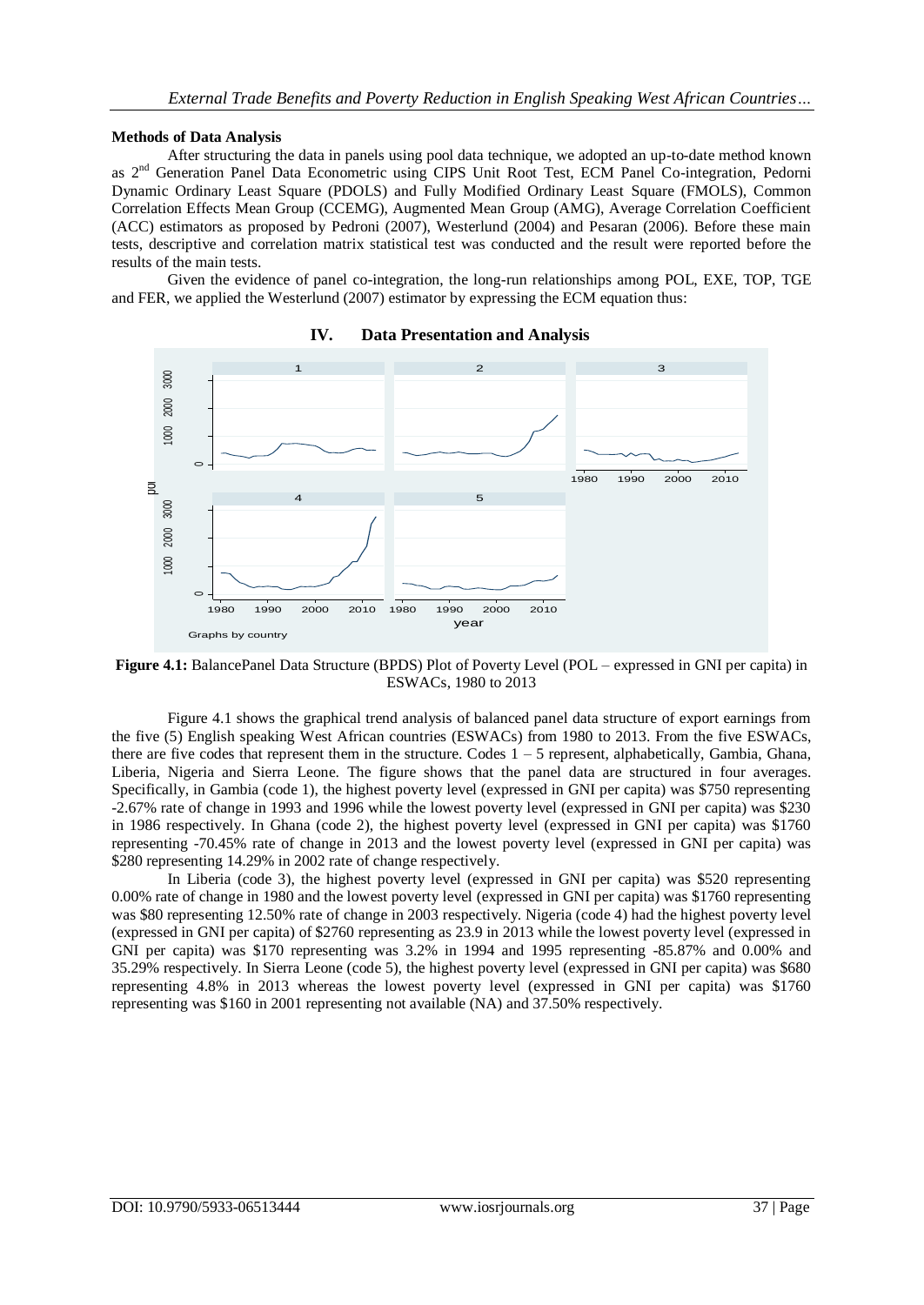| Variable   | Method                        | CIPS     | <b>CV 10</b> | CV5      | CV1      | <b>Decision</b><br>Order<br>of<br>on<br>integration stationary |
|------------|-------------------------------|----------|--------------|----------|----------|----------------------------------------------------------------|
| EXE        | $2nd$ generation Pesaran CIPS | $-3.916$ | $-2.070$     | $-2.190$ | $-2.410$ | Stationary $I(1)$                                              |
| <b>TOP</b> | $2nd$ generation Pesaran CIPS | $-3.002$ | $-2.070$     | $-2.190$ | $-2.410$ | Stationary $I(1)$                                              |
| TGE        | $2nd$ generation Pesaran CIPS | $-4.369$ | $-2.070$     | $-2.190$ | $-2.410$ | Stationary $I(1)$                                              |
| <b>FER</b> | $2nd$ generation Pesaran CIPS | $-2.392$ | $-2.070$     | $-2.190$ | $-2.410$ | Non Stationary $I(0)$                                          |
| POL        | $2nd$ generation Pesaran CIPS | $-1.466$ | $-2.070$     | $-2.190$ | $-2.410$ | Non Stationary $I(0)$                                          |

**Table 4.1:** Pesaran (CIPS) panel unit root test with cross sectional and first difference mean included for the study variables.

*Note: CV = Critical Values. All tests in our study use Akaike's Information Criterion (AIC) for the selection of lags and length.*

*Decision rule: (a) if CIPS statistics > CV at any level of significance we fail to reject the null of unit root, suggesting that the variables are non-stationary and integrated order zero I(0 (b) if CIPS statistics < CV at any level of significance we reject the null of unit root, suggesting that the variables are stationary; integrated of order one I(1).*

*Source: An extract from the result output (See Appendix D – Result Output processed with Stata Version 12)*

Table 4.1 documents the Pesaran CIPS panel unit root test result with cross sectional and first differences of the mean included for the variables. The lags criterion division Portmanteau is chosen with AIC. From the result, the CIPS statistical values of EXE, TOP, TGE, FER and POL are -3.916, -3.002, -4.369, -2.392, and -1.466respectively. These values are comparatively less than the critical value (CV) at 10%, 5% and 1% which has the values of -2.070, -2.190 and -2.410 respectively. From this result, the null of unit roots is strongly rejected for the series of EXE, TOP and TGE.

This implies that the series are integrated of order one, *I*(1) suggesting that there is unit roots in EXE, TOP, TGE across the countries and along the period of study. On the other hand, the CIPS statistical values of FER andPOLare -2392 and -1.466 respectively. By comparing these values with the critical values of -2.070, - 2.190 and -2.410 at CV 10%, 5% and 1% respectively, it is clear that the CIPS values are greater than the critical values for POL, but CIPS value of FER is greater than 1% critical value. Based on the null unit root hypothesis for FERandPOLexpressed in cross sectional and first differenced form, it implies that the series (FER and POL) are integrated to order zero, *I*(0). Therefore, there is no unit root in FERandPOLand they are non-stationary within the ESWACs in the given time and cross sectional dimensions considered in this study. However, our results are not sensitive to the cases of a constant and a trend.

Having established the nature of the hypothesis in the unit roots of the series which produced mixed results, we now proceeded, with a feeling of confidence, to the panel co-integration tests to explore whether there is a long-run equilibrium relationship between external trade benefits (EXE, TOP, TGE and FER) and poverty level. Before the panel co-integration is reported, it is important to restate the research hypotheses in null forms, in order to enable us test them. Again, the hypotheses are presented according to each balance panel data structure equation.

This null hypothesis means that poverty level did not co-integrate with external trade benefits in ESWACs from 1980 to 2013. But before reporting the table that contains the result of the test that should enable us to either reject or not to reject the null hypothesis we recast the panel data econometric equations as follows:  $Pol_{it} = w_0 + w_1 In EXE_{it} + w_2 In TOP_{it} + w_3 InTOE_{it} + w_4 FER + U_{it}$  4.2

**Table 4.2:** Result of the panel co-integration based Westerlund (2007) tests for poverty level equation.

**Poverty Level Model (Equation 4.2)** Results for H0: no co-integration With 5 series and 4 covariates Average AIC selected lag length: 2

Average AIC selected lead length: 1

| Statistic | Value    | Z-value | P-value |  |
|-----------|----------|---------|---------|--|
|           |          |         |         |  |
| $G_t$     | $-0.798$ | 2.567   | 0.995   |  |
| $G_{a}$   | $-0.858$ | 2.836   | 0.998   |  |
| $P_t$     | $-1.265$ | 1.855   | 0.968   |  |
| $P_{a}$   | $-0.632$ | 1.677   | 0.953   |  |
|           |          |         |         |  |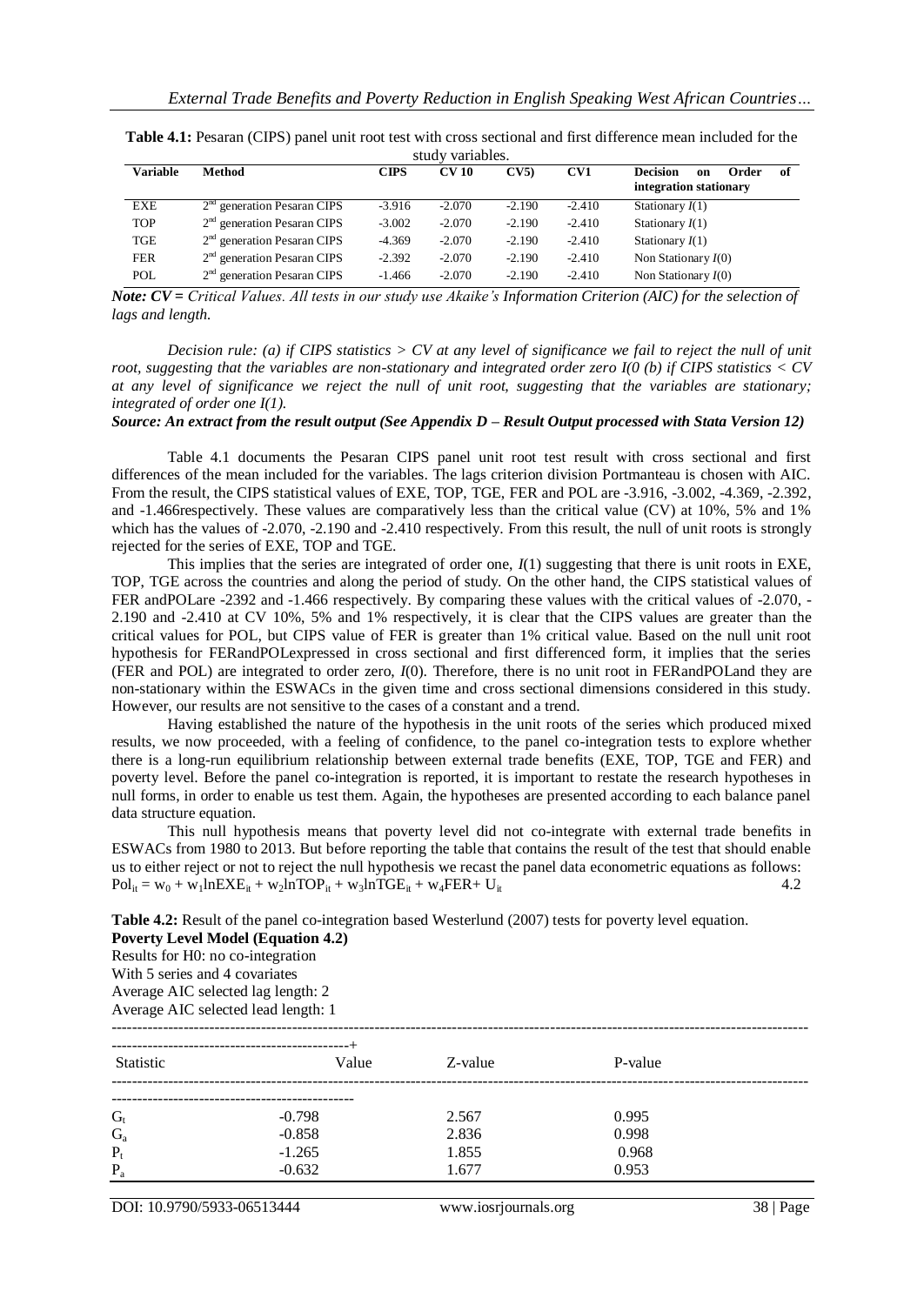## *Note: Without constant and constant and trend terms.*

*Source: An extract from the result output (See Appendix D – Result Output processed with Stata Version 12)*

Table 4.2 reports the Westerlund test (estimator result of no co-integration between poverty level and external trade benefits. The result reveals that the percentage values (pv) of the two group statistics of  $G_t$  (0.995) and  $G_a(0.998)$  and that of the panel statistics of P<sub>t</sub> $(0.968)$  and P<sub>a</sub>  $(0.953)$  strongly should not reject the null hypothesis of no co-integration between the dependent and independent variables in the balance panel data structure. This therefore suggests that increase in external trade benefit did not lead to decrease in poverty level in ESWACs from 1980 to 2013. Therefore, there is no co-integration between the dependent and independent variables in the balance panel data structure within the period of study. We fail to reject the null of no cointegration because the statistical evidence shows that the *p-values* of the group statistics ( $G_t$  and  $G_a$ ) and the panel statistics (P<sub>t</sub> and P<sub>c</sub>) are greater than the 5% level of significance, thereby suggesting that it is not statistically significant. As a confirmation to this test, Pedroni's co-integration test is equally conducted and the result is reported below.

**Table 4.3:** Result of the Panel Co-integration based Pedroni (2004) for poverty level (POL) equation

| 2 <sup>nd</sup> Generation Test Model | <b>Statistic</b>      | Value    | <b>Z-value (Group)</b> |
|---------------------------------------|-----------------------|----------|------------------------|
|                                       |                       | Panel    |                        |
| AlaPedroni (2004)                     |                       |          |                        |
|                                       | Panel $\mathbf{v}$    | 0.63     | $-180.2$               |
| Within Statistics:                    | Panel $_{rho}$        | 1.304    | $-105.3$               |
|                                       | Panel $_{PP}$         | 1.744    | $-535.9$               |
|                                       | Panel <sub>adf</sub>  | 8.405    | $-0.063$               |
| <b>Between Statistics:</b>            | Group $_{\text{rho}}$ | 8.801    | $-55.3$                |
|                                       | Group $_{\text{DD}}$  | 0.872    | $-9.848$               |
|                                       | Group $_{\text{adf}}$ | $-1.418$ | $-6.901$               |

*Note: Equation 4.2 is the conventional econometric specifications for panel co-integration. The result of the Perodni's test is time demean. Time demean is used to mitigate the impact of cross-sectional dependence. It is a transformational technique in unit root used to subtract the cross-sectional averages for each period from the original data.*

*Source: An extract from the result output (See Appendix D – Result Output processed with Stata Version 12)*

Table 4.4 reports the results of the Pedroni co-integration test for poverty level equation on the bases of seven statistics in the manner of Pedroni (2004). The *p-values* of the seven statistics have figures that are greater than the default 5% level of significance, except for group<sub>adt</sub> (-1.418). This therefore strongly suggests that the null hypothesis of no co-integration should not be rejected. This strongly suggests that there is no long run equilibrium relationship between poverty level (expressed in terms of Gross National Income (GNI per capita) and external trade benefits in ESWACs within the period of consideration. The estimates indicated there is the presence of no co-integrating relation, hence we proceed to report the result of the coefficient estimation of the co-integrating unit to enable us get the individual coefficient of the parameters. This is done by using the DOLS and FMOLS of the  $2<sup>nd</sup>$  generation estimators. The result is present below.

**Table 4.4:**Result of DOLS and FMOLS Test for coefficient Estimation of co-integrating relationship (long run

|                                            |                                                                            | equilibrium for poverty level equation)      |                                 |                                  |                                                                                                                                                                                    |
|--------------------------------------------|----------------------------------------------------------------------------|----------------------------------------------|---------------------------------|----------------------------------|------------------------------------------------------------------------------------------------------------------------------------------------------------------------------------|
| Wald chi2(4) = 7.32<br>Prob>chi2 = $0.120$ | DOLS Hom Panel data Coint. Estimation results<br>Group variable: countryid |                                              |                                 |                                  | Number of obs<br>150<br>$=$<br>Number of groups $=$<br>- 5<br>Obs per group: $min =$<br>34<br>34<br>$avg =$<br>34<br>$max =$<br>.0973<br>R-squared<br>Adj R-squared<br>$= -0.0139$ |
|                                            | Coef.                                                                      | Std. Err.                                    | z                               | P >  z                           | [95% Conf. Interval]                                                                                                                                                               |
| $ n$ exe<br>lntge<br>fer<br>lntop          | 60.16776<br>76.01577<br>.0267619<br>$-2.981105$                            | 37.66568<br>42.60634<br>.1116096<br>48.84758 | 1.60<br>1.78<br>0.24<br>$-0.06$ | 0.110<br>0.074<br>0.810<br>0.951 | $-13.65561$<br>133.9911<br>-7.491122<br>159.5227<br>-.1919888<br>.2455126<br>92.75839<br>-98.7206                                                                                  |

*Source: Extract from the result output (See Appendix D – Result Output processed with Stata Version 12)*

--------------------------------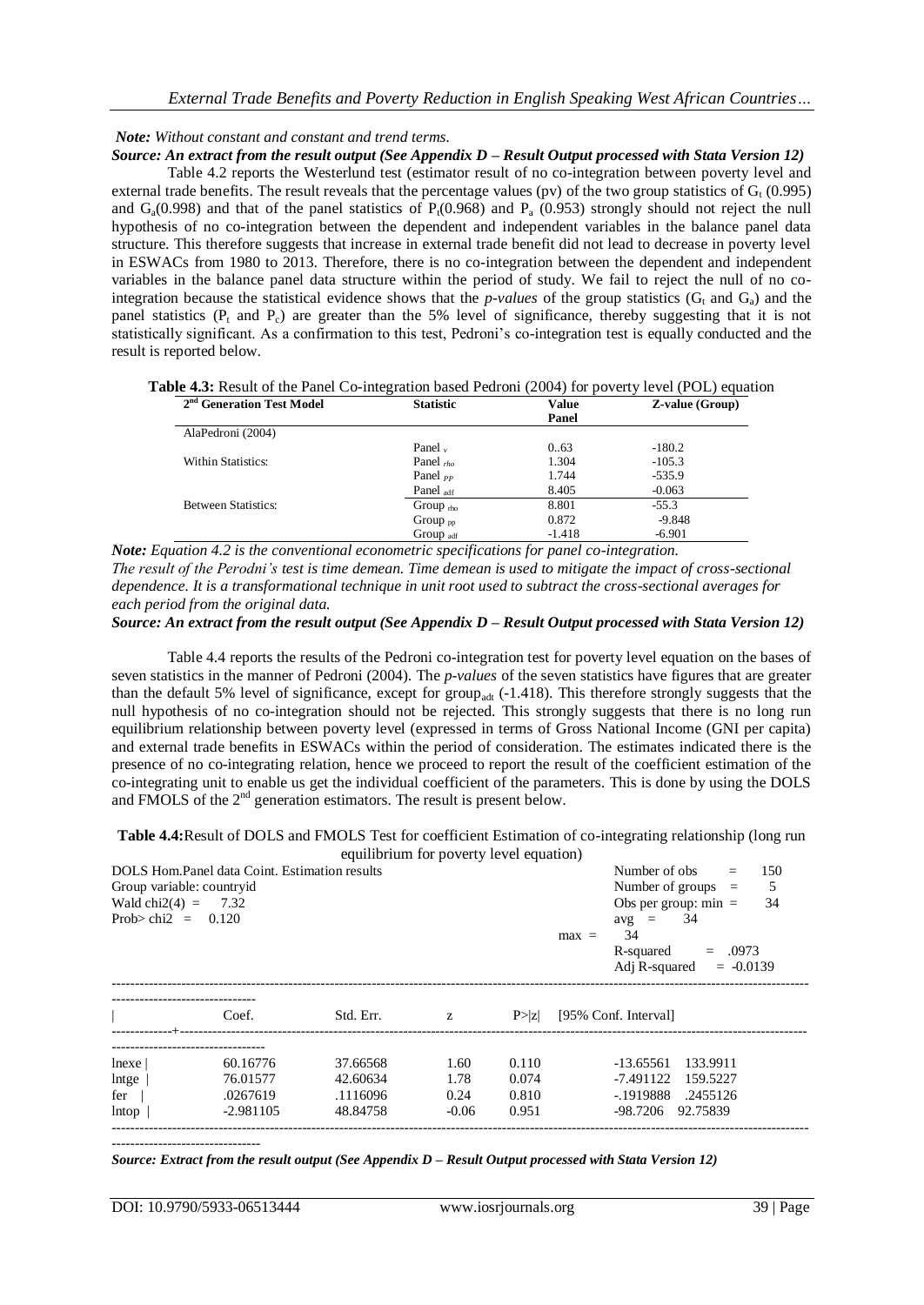Table 4.5 presents the result of the dynamic OLS (DOLS) and fully modified OLS (FMOLS) tests conducted in the manner of Pedroni (2004). The result reveals that the coefficients ( $w_{1it}$ ,  $w_2$ it and  $w_3$ it) of the parameters of EXE, TGE and FER are greater than the 5% level of significance. However, the coefficient ( $w_{3i}$ ) of the parameters of TOP is less than 5% level of significance. This means that export earnings, total government expenditure and foreign exchange rate are not significant, except for degree of trade openness (TOP).

The sign of the coefficients of EXE and TGE is not consistent with the fundamentals of economic theory, thereby suggesting that they are impotent in stimulating poverty reduction in ESWACs within the period of consideration. Unlike what we have in the case of unemployment equation, the deviation of the coefficient of TOP from the stipulations of the fundamental economic theory shows that within the period of study external trade benefits have not properly injected into the real sector to the level that they would be able to reduce poverty level in ESWACs. Further, it is suggested that within the period of study the volume of imports outweighed the value of export, thereby pointing at unfavorable balance of term. The values of the coefficient of the parameters shows that external trade benefits did not significantly reduce poverty in English speaking West African countries within the period of study.

This impotency of the EXE and TGE to reduce poverty level is confirmed by the very low  $R^2$  value of 0.0973. This also means that in the economies under study, global shocks in term of spill over and dynamic feedback effects, imported inflation, global financial crisis, unfavourable international politics, recession have been strongly suspected to be responsible for this. Thus, any increase in the external trade benefits may hardly spur poverty reduction in ESWACs. The confirmation of these empirical facts is the coefficient of the parameters that are insignificant, hence necessitating the conduction of error correction mechanism (ECM) Panel co-integration test in the manner Westerlund (2007) specification. The result is reported below.

**Table 4.5:** Mean Group Panel Co-integration Error Correction Model without a constant and a constant and trend for poverty level equation.

 $\Delta \text{POL}_{\text{it}} = \text{W}_{\text{I}}^{\text{POL}} + \lambda^{\text{POL}}(\text{W}_{\text{i}}\text{EX}\text{E}_{\text{i},\text{t-1}}^{\text{POL}} - \text{W}_{\text{3}}^{\text{POL}}\text{T}\text{GE}_{\text{i},\text{t-i}} - (\text{W}^{\text{POL}}\text{FER}_{\text{1},\text{t}}) + \sum_{j=i}^{n} o^{\text{POL}}\Delta \text{POL}_{\text{i},\text{t}} + \sum_{j=1}^{a} \text{\O{}}_{ij}^{\text{POL}}\Delta \text{EX}\text{E}_{\text{+i},\text{t-j}}$  $+ \sum_{j=i}^n \delta^{\mathrm{POL}}_{\mathbf{ij}} \, \Delta \mathrm{TOP}_{\mathrm{i},\mathbf{t}\text{-}\mathbf{j}} + \sum_{j=i}^k \infty^{\mathrm{POL}} \Delta \mathrm{FER}_{\mathbf{t},\mathbf{t}\text{-}\mathbf{j}} + \mathrm{U}_{\mathrm{ij}}$ 

Calculating Westerlund ECM panel co-integration tests Mean-group error-correction model

Short run coefficients apart from the error-correction term are omitted as lag and lengths might differ between cross-sectional units

| --------            | Coef.       | Std. Err. | z       | P >  z | [95% Conf. Interval]  |
|---------------------|-------------|-----------|---------|--------|-----------------------|
| ---------           |             |           |         |        |                       |
| lnexe<br>L1.        | $-10.14484$ | 39.77571  | $-0.26$ | 0.799  | -88.1038 67.81411     |
| <b>Intop</b><br>L1  | 54.02399    | 66.32037  | 0.81    | 0.415  | -75.96156 184.0095    |
| lntge<br>L1.<br>fer | 4.371601    | 7.739868  | 0.56    | 0.572  | -10.79826 19.54146    |
| L1.<br>pol          | 3.328842    | 2.932984  | 1.13    | 0.256  | -2.419701 9.077386    |
| L1.                 | $-1064087$  | 1407871   | $-0.76$ | 0.450  | 1695291<br>$-3823464$ |

| ---------                                                |                      | Coef.                        |                      | Std. Err.            |                    | ۰                                 | P >  z         |                                   | [95% Conf. Interval]                               |  |
|----------------------------------------------------------|----------------------|------------------------------|----------------------|----------------------|--------------------|-----------------------------------|----------------|-----------------------------------|----------------------------------------------------|--|
| ---------<br>ec<br>lnexe<br>lntop<br><b>Intge</b><br>fer | 358.9051<br>45.12959 | $-71.08288$<br>8.840882      | 253.5488<br>535.4555 | 66.57678<br>7.457801 | 1.42<br>0.08       | 0.157<br>0.933<br>$-1.07$<br>1.19 | 0.286<br>0.236 | -138.0414 855.8516<br>$-1004.344$ | 1094.603<br>-201.571 59.40522<br>-5.776139 23.4579 |  |
| ---------<br>SR.<br>ec                                   |                      | $-1064087$ $1407871$ $-0.76$ |                      | 0.450                | -.3823464 .1695291 |                                   |                |                                   |                                                    |  |

*Source: An extract from the result output (See Appendix D – Result Output processed with Stata Version 12)*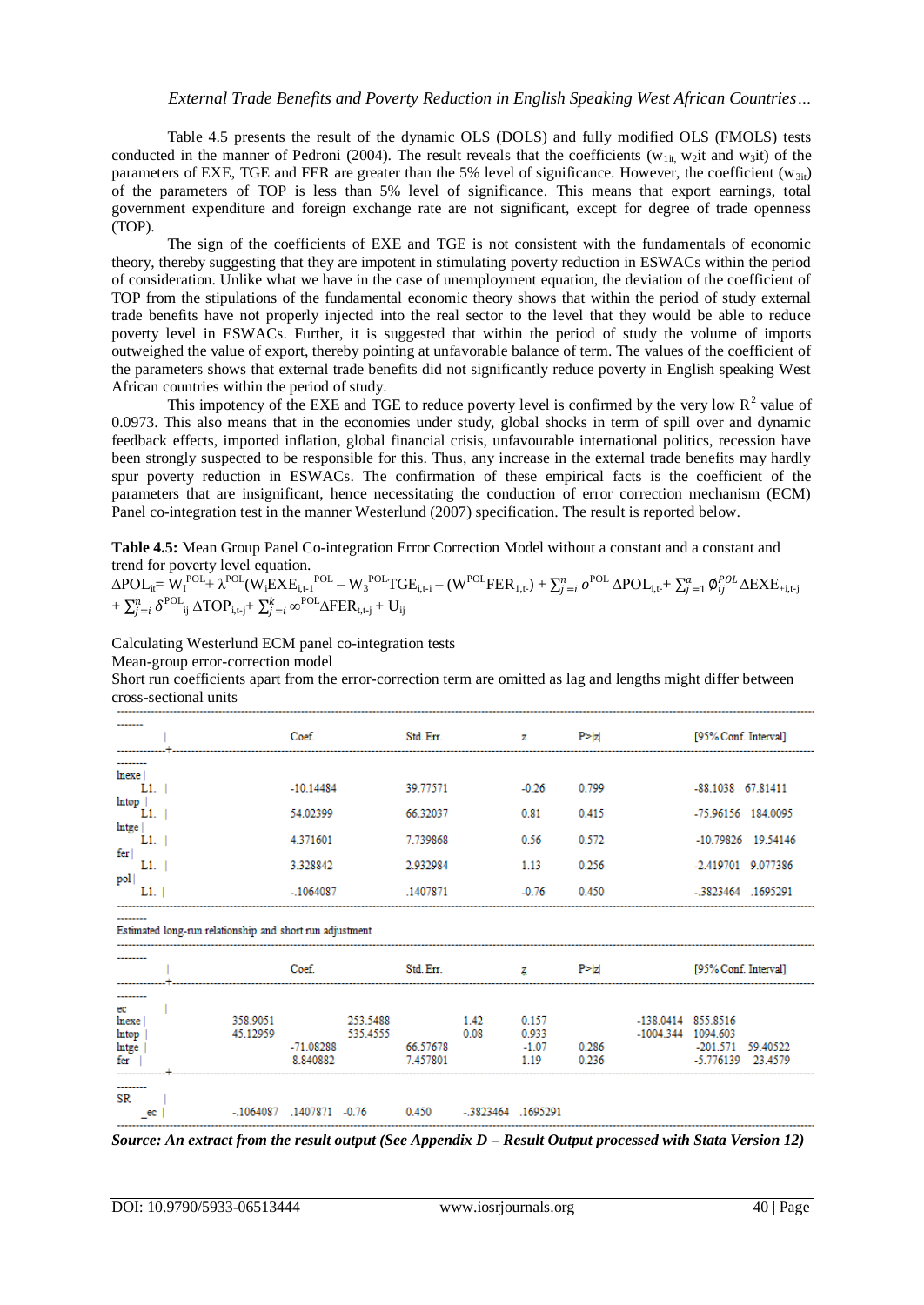Table 4.5 presents the mean group panel co-integration error correction for poverty level model. The interpretation of the result in table 4.15 is considered from the point of view of short-run fluctuations around an already established long run equilibrium relationship. From the result, it is evidenced that only the coefficient value of total government expenditure (TGE) has the expected sign of negative; hence, it means, by that sign, that, as TGE increases poverty level should reduce. This suits within the economic theoretical framework. Also, from the result, the estimated long-run relationship and short run adjustment shows that the error correction possess the expected negative sign with the coefficient value of -0.1064087.

This result strongly supports the result of DOLS and FMOLS which points out that the explanatory variable are not strong enough to cause poverty to reduce in ESWACS. Uninterestingly, the -0.1064087 coefficient value of error correction model suggests that the speed of adjustment of the coefficient of the parameters is very low in terms of poverty reduction in ESWACS. In order to empirically establish the average long-run relationship in the conitegrating relation, we proceed to use the Pesaran (2006) cross sectional dependence (CD) test using CCEMG and ACC estimators. The result is reported thus:

Table 4.6: Common Correlation Effects Mean Group Estimation for Poverty Level Model AlaPesaran (2006)

| All coefficients present represent averages across groups (countryid)<br>Coefficient averages computed as outlier-robust means (using rreg)<br>Mean Group type estimation<br>Mean Group type estimation |                                                                 |                                                         |                                                  |                                |                                                 | Number of obs<br>avg                                            | Number of groups $=$<br>Obs per group: $min =$ |  | 170<br>34<br>34.0 |
|---------------------------------------------------------------------------------------------------------------------------------------------------------------------------------------------------------|-----------------------------------------------------------------|---------------------------------------------------------|--------------------------------------------------|--------------------------------|-------------------------------------------------|-----------------------------------------------------------------|------------------------------------------------|--|-------------------|
|                                                                                                                                                                                                         | Group variable: countryid                                       |                                                         |                                                  |                                | 34<br>max                                       |                                                                 |                                                |  |                   |
|                                                                                                                                                                                                         |                                                                 |                                                         |                                                  | Wald $chi2(4)$<br>14.08<br>$=$ |                                                 |                                                                 |                                                |  |                   |
|                                                                                                                                                                                                         |                                                                 |                                                         |                                                  | Prob $>$ chi2                  |                                                 | $= 0.0070$                                                      |                                                |  |                   |
|                                                                                                                                                                                                         | Coef.                                                           | Std. Err.                                               |                                                  | Z.                             |                                                 | P >  z                                                          | [95% Conf. Interval]                           |  |                   |
| Lnexe<br>lntop<br>lntge<br>fer<br>cons                                                                                                                                                                  | $-2.111588$<br>-33.93314<br>$-18.0297$<br>-3.991607<br>815.4366 | 11.43744<br>82.06216<br>64.55204<br>3.12358<br>1210.923 | $-0.18$<br>$-0.41$<br>$-0.28$<br>$-1.28$<br>0.67 | 0.501                          | 0.854<br>0.679<br>0.780<br>0.201<br>$-1557.928$ | $-24.52855$<br>-194.772<br>-144.5494<br>$-10.11371$<br>3188.801 | 20.30537<br>126.9057<br>108.49<br>2.130498     |  |                   |

------------------------------------------------------------------ *Root Mean Squared Error (sigma): 153.2767*

*Residual series based on country regressions stored in variable: cce\_res2 Source: An extract from the result output (See Appendix D – Result Output processed with Stata Version 12)*

| countryid                        | <b>Table 4.7:</b> Augmented correlation coefficients of residual series test for poverty level model.<br>Average correlation coefficients & Pesaran (2004) CD test |         | Group variable: |                                                                                 |  |
|----------------------------------|--------------------------------------------------------------------------------------------------------------------------------------------------------------------|---------|-----------------|---------------------------------------------------------------------------------|--|
| Residual series tested: cce_res2 |                                                                                                                                                                    |         |                 | Number of groups: 5<br>Average # of observations: 42.50<br>Panel is: unbalanced |  |
| Variable  <br>------------- +-   | CD-test                                                                                                                                                            | p-value | corr            | abs(corr)                                                                       |  |
| $\cce$ res2                      | $-2.66$                                                                                                                                                            | 0.008   | $-0.144$        | 0.309                                                                           |  |

------------------------------------------

*Notes: Under the null hypothesis of cross-section independence*  $CD \sim N(0,1)$ 

## *Source: An extract from the result output (See Appendix D – Result Output processed with Stata Version 12)*

Table 4.6 shows the coefficients of poverty level estimated on a long run basis using CCEMG estimator. The result of the CCEMG shows that the values of the constant and root mean squared error are 815.4366 and 153.2767 which are greater than the default 5% level of significance. This means that the result of the CCEMG estimator provides in favour of our specification shows the absence of cross sectional correlation, across the series in the equation. This also means that the common correlation effect of mean group of common factor of global business cycle shock or international shocks is adequately accounted as augmented in the groupspecification linear trends.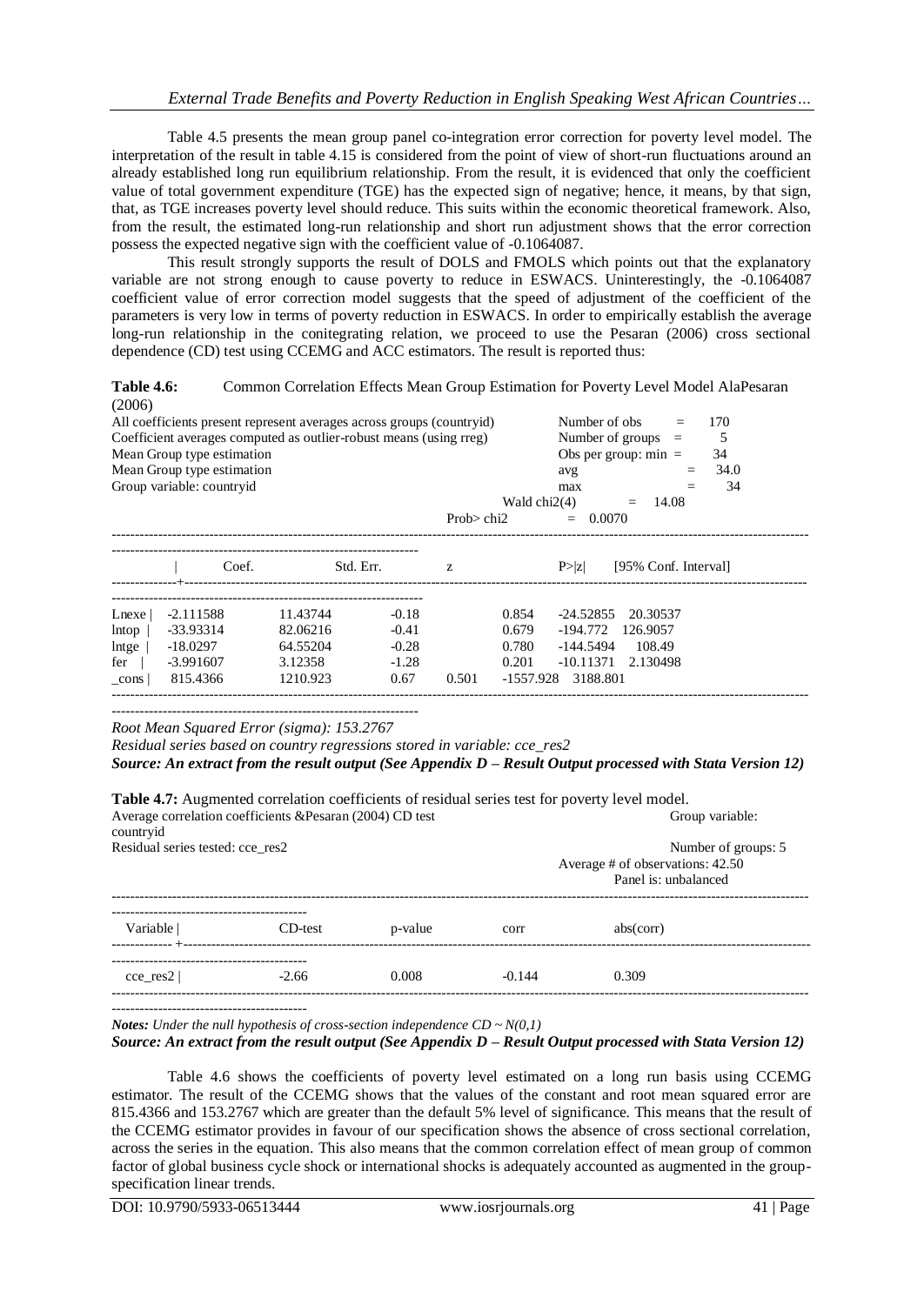Furthermore, the result of the augmented correlation coefficient of the residual series for poverty level equation in table 4.7 shows that the common correlation effect (CCE) has the values -2.66 for CD test which is less than the conventional 5% level of significance. Therefore it suggests that the null hypothesis of cross sectional independence is strongly rejected; hence, it is not statistically significant. Based on this, it cannot be rejected that within ESWACs there is no cross sectional dependence. This strongly supports the efficiency of the 2<sup>nd</sup> generation model in estimating the presence of cross sectional dependence within regions, sub-region, continent, intercontinental etc.

## **4.2 Discussion of Findings**

Tables 4.1 to 4.7 document results which reveal that increase in external trade benefits was not found to be statistically significant enough in the reduction of poverty level in ESWACs from 1980 to 2013. It is also revealed in the tables that 76%, 57%, 0.01% and 12% percentage variability in poverty level is attributed to export earnings, total government expenditure, foreign exchange rate and degree of trade openness respectively.It is important to keep in mind that poverty level in our study measures the condition where people's basic needs for food, clothing and shelter are not being met. Also, it is expressed as gross national income (GNI) per capita current US Dollar of each of the study country. It is theoretically expected in our study that increase in external trade benefits should keep positive relationship with poverty level. That is, increase in external trade benefits should lead to increase in GNI per capita current US Dollar of the countries.

In line with this, our result in table 4.4 shows that export earnings (EXE), total government expenditure (TGE) and foreign exchange rate (FER) have positive coefficients, meaning that an increase in them will help to reduce poverty level, however, such is not found in our result. The positive coefficient for FER is a sharp deviation from a theoretical stand point. This is because increase in foreign exchange rate, particularly, dollars, which is a measurement unit for poverty in this study, will reduce the strength of the domestic currencies of these countries, thereby making it difficult for the citizens of these countries to able to provide for their basic needs for food, clothing and shelters, and practically increases the number of people whose lives and associates with the undermining of a range of key human attributes. This has unfortunately made the prospect of these countries to be bleak with incessant increase in poverty level.As external trade benefits did not significantly and positively impact of poverty level, but the total government expenditure (TGE) possess the right sign as reported in table 4.11, it implies that increase in TGE can reduce poverty by increasing gross national income per capita.

Still in table 4.4, it is revealed that the speed of adjustment of poverty level to the long run equilibrium relationship with external trade benefits is about 11%, which means that poverty level related in undesirable predictable fashion to the regressors (EXE, TOP, TGE and FER) in our study. This result is a clear deviation from the theory of co-integration which addresses the issue of integrating short run dynamics with long run equilibrium that exists between the variables as shown in tables 4.1 and 4.3. Basically, our result is not in conformity with this theory because the theory demonstrates that if there is a meaningful long run relationship between the variables, the error correction model can describes the short dynamics in such a manner that it should be able to produce high statistical value that would imply high speed of adjustment to the long run equilibrium. This is not so in our case because the 11% value of error correction is considerably weak to accommodate the short-run dynamics.

In buttressing our findings with the results of other studies, Zdhoor, *et al.,* (2012) report that Mustafer assessed the implication of globalization (external trade) for poverty and agricultural in Pakintan using econometric techniques. The findings of this study show that there is adverse impact of globalization on poverty and agriculture. Similarly, Hadass and Williamson (2003) gave and empirical evidence that economic growth, terms of trade and exports are favourable to poverty and income distribution in the developing countries. Corroborating the finding of our study, Sheikh and Rahpoto (2009) analysing the gains of Pak-India trade and probable economic cost in exporting a variety of consumable commodities. The result of their study reveals that specialization and diversified trade have not significant led to increase in the per capita income of the citizens of Pakista and India.

Again, Claudia (2002) proposes a micro-econometric investigation into the relation between subjective life satisfaction and income distribution, using a balanced panel survey of the Russian population (RCMS), running from 1994 to 2000, including 4096 individuals. The study shows that variables reflecting income distribution do not influence satisfaction through social comparisons. In this direction, Umme and Munshi (2012) also also notes that two-

thirdsofthedevelopingworld,withalargeconcentrationinAfrica,thatdidnotexperiencetradeexpansiondueto a lackofsufficientoutwardorientation,performedpoorlybothintermsofgrowthandpovertyreduction.

Otherstudieslookedattherelationshipbetweenopennessandgrowthwiththe presumption that growth is good for the poor countries, but it does not have the capacity to reduce poverty level in such countries.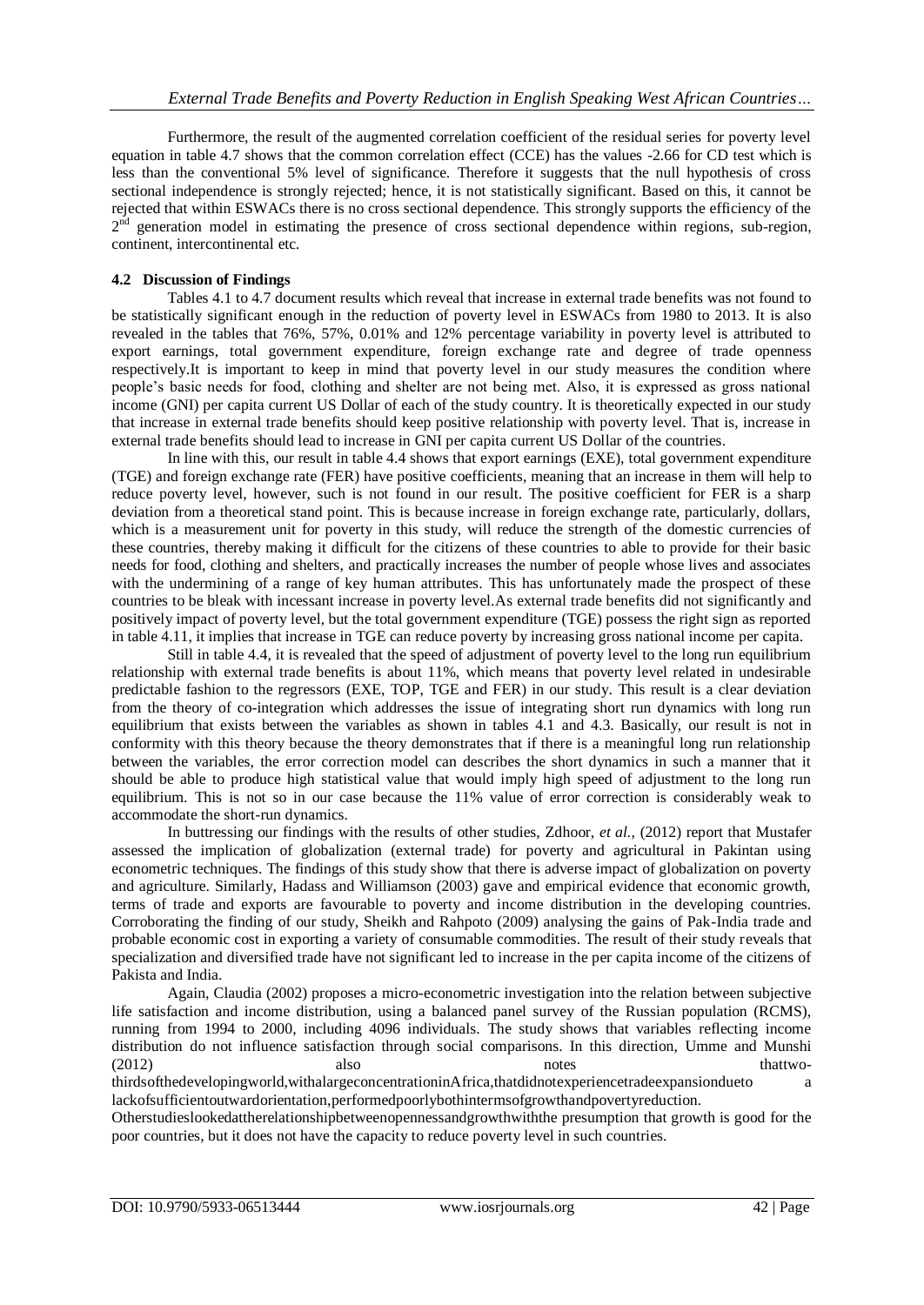Our result appears not to be consistent with the classical trade theory and growth. This is because trade theory expects that the welfare of the people which is partly dependent on external trade benefits is very powerful in the production of commodities and therefore being able to produce reasonable sum of enjoyments with gains accruing to trading countries who symmetrically participate in external trade. In view of this, the conclusion of Rocardo on the merits of free trade in terms of an increase in real national income (as an index of poverty reduction) attained by an optimal allocation of resources on a worldwide basis (that is, the attainment of Pareto international efficiency), with trade as a positive sum game, is obviously not obtainable in external trade relations of the English Speaking West African Countries as the time of filling in our report. Further, our result from the panel equation 2 seems not to appreciate the significance of productivity theory expressed in Adam Smith's Wealth of Nations for developing countries. This is because the poverty level of ESWACs expressed in terms of gross national income (GNI) per capita US dollar is characterized with incessant decrease, thereby suggesting low income level in the hands of the citizens of these countries within the period of study.

In relation to the foregoing, Jhingan (2008) points out the tenets of productivity theory suggest that by widening the extent of the market, external trade improves the division of labour and thereby raises productivity within the trading countries which reflects the dynamic benefits from external trade. But in the economies of ESWACs this theory seems not to work because these countries production base is relatively weak and low, and lacks the capacity to compete favourable in the international market because of "*monoculturistic*" nature of the economy. Uninterestingly, this unpleasant situation has made Gbosi (2012) to notes that in West Africa, particularly in Nigeria today, more than 70% of a population of about 150 million people live below \$850 annually. According to him, many Nigerians and citizens of other West African Countries still live in absolute poverty in the midst of plenty.

This position is prevailing and prominent in the result as it regards the effect of external trade benefits and poverty. To confirm this with substantive empirical evidence, the gross national income per capita US dollar (GNI) in Gambia from 1980 to 2013 fell below \$850 per annum, the highest was \$750 in 1993. In fact, Gbosi (2004) reports that Gambia has about D340 per citizen with an alarming population growth rate of about 4.2 per cent per annum. In Ghana, the situation is almost the same for the whole period of 34 years, expect from 2008 to 2013 when their GNI per capita increase from \$1170 to \$1760, though insignificant in poverty reduction scale. Still within the period of study, it is also revealed that the average citizen of Liberia receive below \$850. The highest was \$520 in 1980 and since after that, the country has been experiencing sharp decrease in GNI per capita.

In Nigeria, the situation is somewhat different but average citizen received below and \$850 from 1980 to 2007; however, from 2008 to 2013 the reverse became insignificantly the case because GNI per capita rose from \$970 to \$2,760. The situation in Sierra Leone is quite unpalatable as the GNI per capita fell very far below \$850 from 1980 to 2013. The highest was in 2013. At the time of \$680 GNI per capita (see baseline panel data structure in appendix). It is evidenced that very low GNI per capital in the Gambia, Liberia and Sierra Leone grossly affected Ghana and Nigeria, because of the existence of common factor and the prevailing assumption of cross sectional dependent. It is also suspected that shocks in those countries and global wise must have transmitted the incidence of low GNI capita from the Gambia, Liberia and Sierra Leone to Ghana and Nigeria thereby making these two countries to experience the same problem with them at almost the same proportion. This possibility of global shocks transmission is strongly empirically supported in table 4.17 where we strong reject the null hypothesis of cross sectional independence and fail to reject the assumption of cross sectional dependence. From the foregoing, it could be deduced that poverty level expressed in terms of GNI per capita has fared well in the face of rising external trade benefits in English Speaking West African countries from 1980 to 2013, thereby suggesting unfavourable relationship between the two variables in the panel data equation 2.

## **V. Concluding Remarks**

This present study attempts to empirically examine the short-run and long-run effects of external trade benefits on economic development of English Speaking West African Countries from 1980 to 2013. The study measured external trade benefits on the bases of export earnings (EXE), total government expenditures (TGE), degree of trade openness (TOP) and foreign exchange rate (FER) as a control, while poverty level expressed in GNI per capita US Dollars. Also this study employs the recently developed second  $(2^{nd})$  generation panel data econometric methods of unit root test, co-integration, dynamic OLS, fully modified OLS, common correlated effects mean group, augmented mean group, average correlation coefficients estimators as proposed by Pedroni (2007), Westerlund (2004) and Pesaran (2006).

By the application of these estimators the results of the unit root test reveal that EXE, TOP, TGE andUNRare stationary while that of FER and POL are non-stationary using CIPS estimator. The cointegration test result shows that external trade benefits (ETB) did marginally impact on unemployment, but increase in ETB was not found to be significant enough to reduce poverty level, ETB exerts positive effect on adult literacy rate, positive changes in ETB could not lead to positive changes in life expectancy rate and